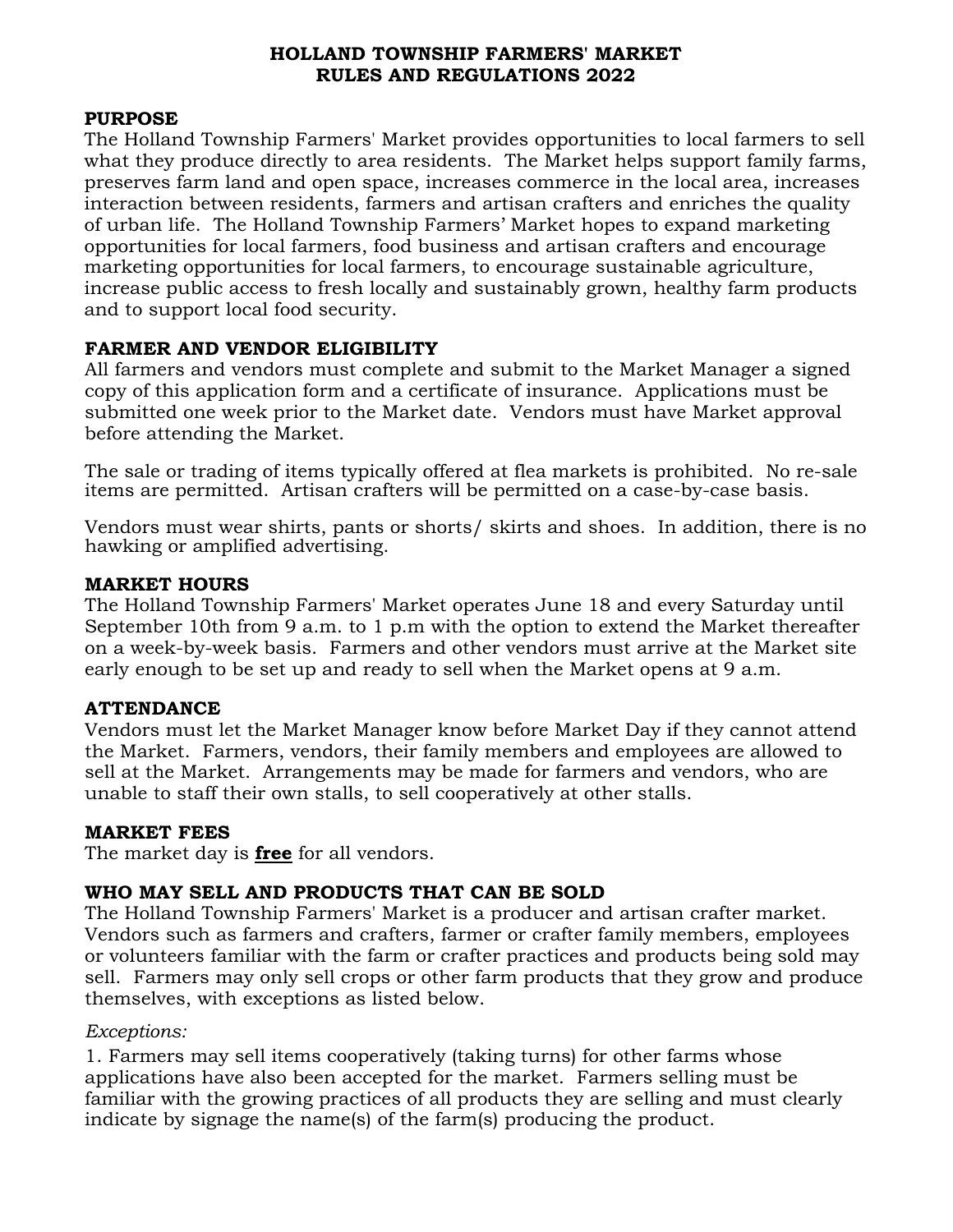2. A farmer may sell a locally produced farm product from another local farm. The farmer selling must clearly indicate by signage the products grown by his or her farm and the farm from which other products are grown and must clearly separate these two categories in the farmer's display.

3. Periodically special events may be scheduled during which other non-food vendor exceptions may be made.

4. The Holland Township Farmers' Market will allow no more than two Non-Profit organizations to sell products during each Market.

5. Certain crafts will be allowed under the Market Manager and Committee's discretion.

6. Degree of vendor product duplication will be at the discretion of the Holland Township Farmers' Market Committee.

## **SIGNS AND POSTED PRICES**

Farmers and vendors must display signs giving their names or that of their farm, town and state. Farmers must have signs listing the prices of every item offered for sale. All required signs must be in place before sales begin.

## **SPACE**

The Holland Township Farmers' Market will assign spaces at the market. Farmers may not lease or lend market stalls. Farmers' displays must not limit the view or access of customers to other stalls.

### **SUPPLIES AND EQUIPMENT**

Farmers and vendors must supply their own scales, bags, tables, shade structures, and other items needed to operate their stands. Food sold by weight must identify the net weight of the contents.

# **HEALTH REQUIREMENTS**

Vendors must comply with the Minimum Food Safety Requirements for Product Sales, Farm Markets and Community Farmer's Markets. Vendors must follow Hunterdon County Department of Health regulations when handling food at the Farmers' Market. Farmers are responsible for complying with New Jersey State laws concerning preparation and labeling of baked, processed, and perishable foods. Stalls may be subject to inspection by health authorities.

# **ORGANIC CERTIFICATION**

Farmers offering USDA Certified Organic or Certified Naturally Grown products must display a sign giving their organic farm certification, listing the certifying organization. Farmers must clearly separate and label organic and non-organic produce offered for sale in the same display.

### **SITE SANITATION AND APPEARANCE**

Vendors must clean their sales and truck areas at the end of the market, remove all product residues and refuse from the market site, remove empty boxes and are responsible for taking their own garbage. Farmers must keep their stall areas clean and attractive; i.e. clean table coverings, boxes and other containers placed underneath tables, and stalls kept free of product residuals and other litter. Vendors must avoid making ruts in the sod and repair any ruts made. Failure to do so may result in fines or denial of permission to sell.